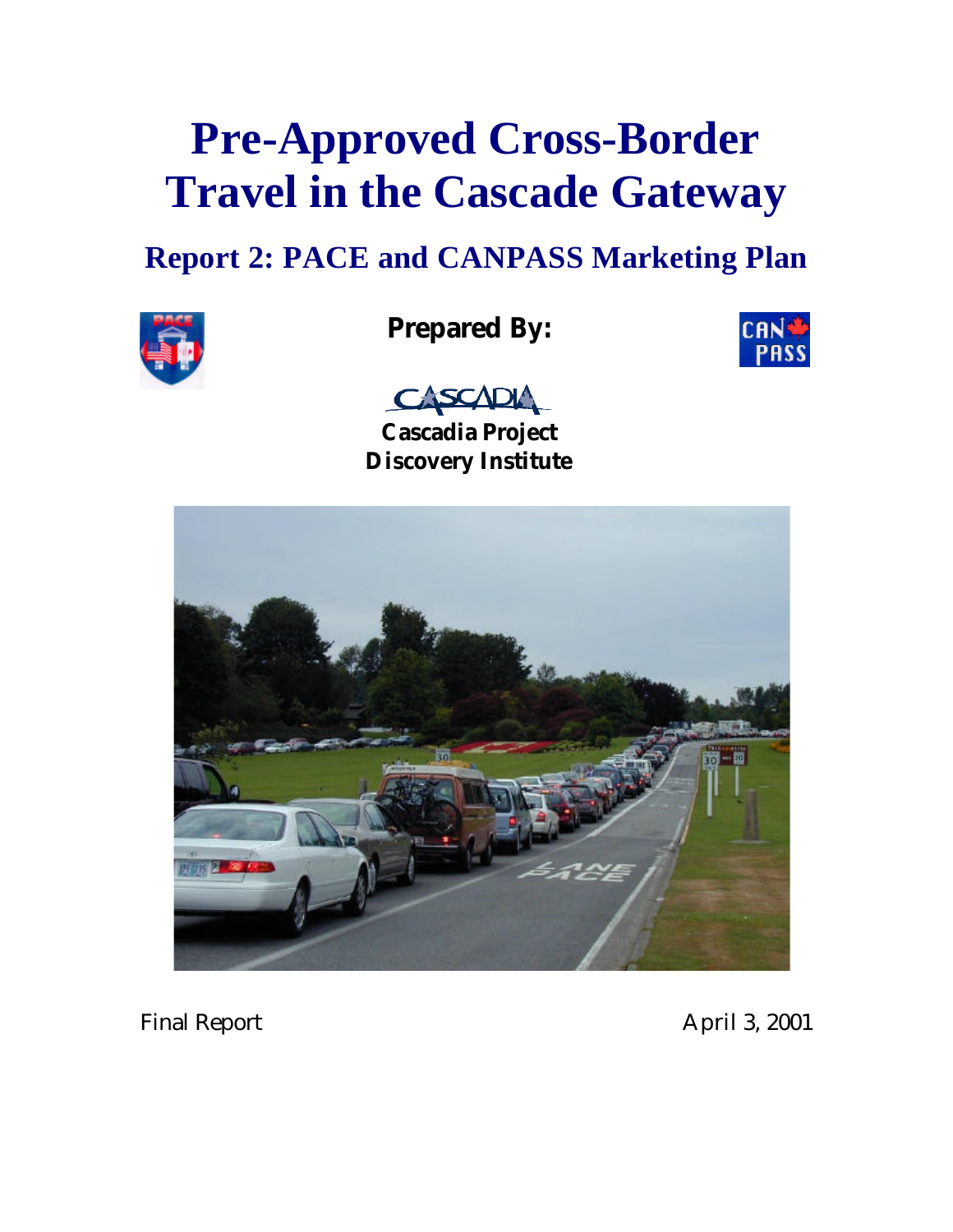## **Table of Contents**

<span id="page-1-0"></span>

| 1              |               |  |  |
|----------------|---------------|--|--|
|                | 1.1           |  |  |
|                | 1.2           |  |  |
|                | $2^{\circ}$   |  |  |
|                | 2.1           |  |  |
|                | 2.1.1         |  |  |
|                | 2.1.2         |  |  |
|                | 2.1.3         |  |  |
|                | $2.2^{\circ}$ |  |  |
|                | 2.3           |  |  |
|                | 2.3.1         |  |  |
|                | 2.3.2         |  |  |
|                | 2.3.3         |  |  |
| 3 <sup>5</sup> |               |  |  |
|                | 3.1           |  |  |
|                | 3.2           |  |  |
|                | 3.3           |  |  |
|                | 3.4           |  |  |
| $\bf{4}$       |               |  |  |
|                | 4.1           |  |  |
|                | 4.2           |  |  |
| 5              |               |  |  |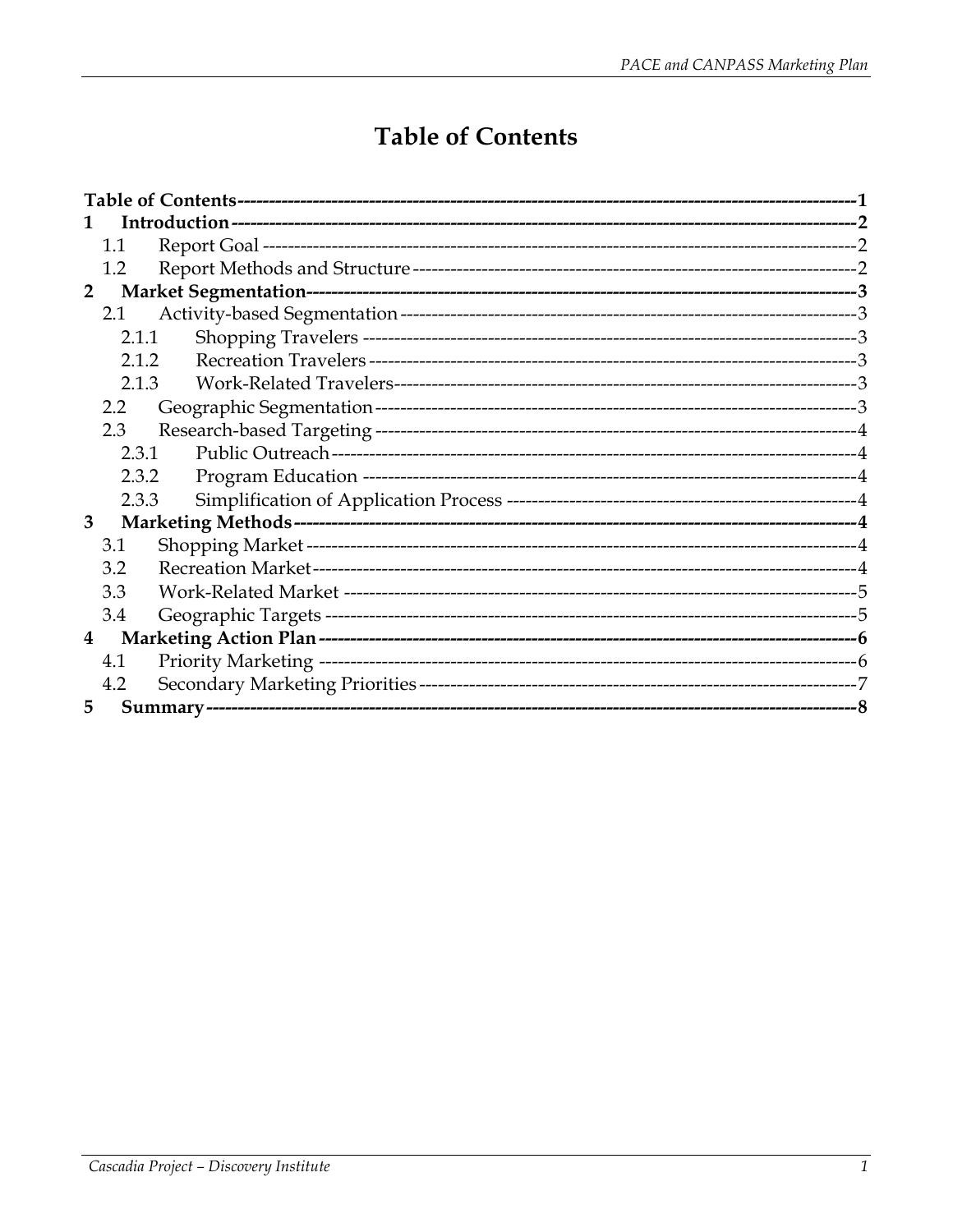## <span id="page-2-0"></span>**1 Introduction**

#### *1.1 Report Goal*

The PACE and CANPASS pre-approved cross-border travel programs which operate along the Washington State – British Columbia border provide assistance in alleviating at-border congestion, as well as allowing federal inspection agencies to focus on higher-risk vehicles and thus better utilize limited resources.

This report provides a specific action plan for marketing the PACE and CANPASS programs, with the goal of increasing participation in the two programs of regional frequent cross-border travelers.

This work is being performed under a contract with the U.S. Department of Transportation Coordinated Border Infrastructure Program. This report concludes the second in a series of tasks that includes:

#### Pre-Approved Cross-Border Travel in the Cascade Gateway

Report 1: Market Research

#### **Report 2: Marketing Plan**

Report 3: Program Improvements Report

Report 4: Barriers to Joint Administration

Report 5: Recommendations for a Jointly Administered Program

#### *1.2 Report Methods and Structure*

The recommendations included in this plan have been developed to reflect the findings of the market assessment report completed by the Whatcom Council of Governments (WCOG). *In Pre-Approved Cross-Border Travel in the Cascade Gateway Report 1: Market Research*, WCOG analyzed demographic information on current PACE and CANPASS program participants and cross-border travelers, and conducted a marketing survey to identify potential participants.

Following the findings of WCOG's market assessment, this marketing plan focuses on both activity-based and geographic segments of the potential PACE and CANPASS market, targeting particularly those frequent travelers crossing the border either to shop of for recreational reasons. Potential users are defined as U.S. or Canadian citizens who cross the border at least six times per year.

The following plan delineates actions items to market PACE and CANPASS to target markets in the Lower Mainland, British Columbia (BC) and Whatcom County, Washington (WA) region.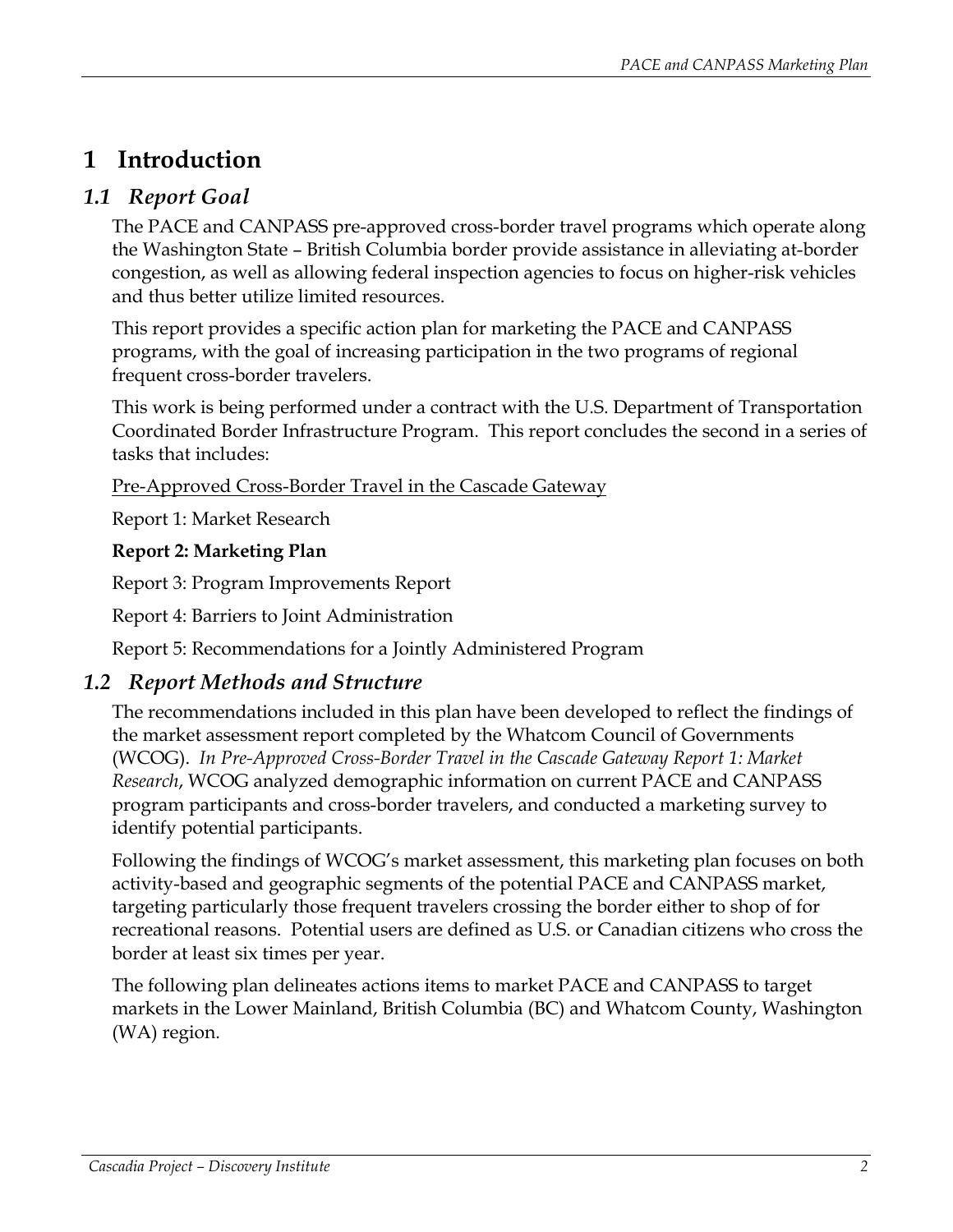## <span id="page-3-0"></span>**2 Market Segmentation**

Specific segments of the regional population can be targeted for PACE and CANPASS marketing efforts, based on the results of WCOG's market research. An effective marketing strategy will target these market segments either directly or at their destinations.

#### *2.1 Activity-based Segmentation*

#### **2.1.1 Shopping Travelers**

Shopping was found by WCOG market research to be the primary reason for crossing the border, accounting for roughly 35 percent of all cross-border trip purposes.<sup>[1](#page-3-1)</sup>

PACE and CANPASS information should be available at all major shopping locations, and stores and shopping districts could serve as partners in marketing activities.

#### **2.1.2 Recreation Travelers**

29 percent of potential PACE and CANPASS users were found to be traveling for recreational purposes. A study conducted in 1995 by the B.C. Ministry of Transportation and Highways (B.C. MoTH) found that 16 percent of southbound traffic crossing the border was headed to Mt. Baker. Recreation destinations, including ski resorts, golf clubs, casinos, and other locations which serve large numbers of cross-border clientele need to be focus points for marketing activity.

#### **2.1.3 Work-Related Travelers**

Of those drivers interviewed, only 12 percent listed work-related reasons for crossing the border. The Bellingham/Whatcom Chamber of Commerce will develop solutions for marketing to this demographic; however, marketing efforts will be concentrated on shopping and recreation locations.

#### *2.2 Geographic Segmentation*

Most current PACE and CANPASS participants, as well as potential PACE and CANPASS users, reside in specific geographic locations through the Lower Mainland of British Columbia and in Western Washington State. Primary locations for marketing efforts include Vancouver, Surrey, and Richmond in B.C. Not only do these communities have sufficiently large populations and unsaturated markets, but they also account for fully 45 percent of identified potential users.

Primary PACE and CANPASS geographic locations also include: Delta, White Rock, Victoria, Blaine (WA), Burnaby, Bellingham (WA), and Port Coquitlam.

 $\overline{a}$ 

<span id="page-3-1"></span><sup>1</sup> All figures are from **Report 1: Pre-Approved Cross-Border Travel in the Cascade Gateway** and based off 334 driver interviews performed at the Peace Arch port-of-entry southbound on Friday, March 10, 2000; Friday, March 24, 2000; and Saturday, March 25, 2000 from 9.30am – 12.00pm. Of the 334 interviewed, 107 were selected as the target market of potential program users based on eligibility and frequency of border crossings per year.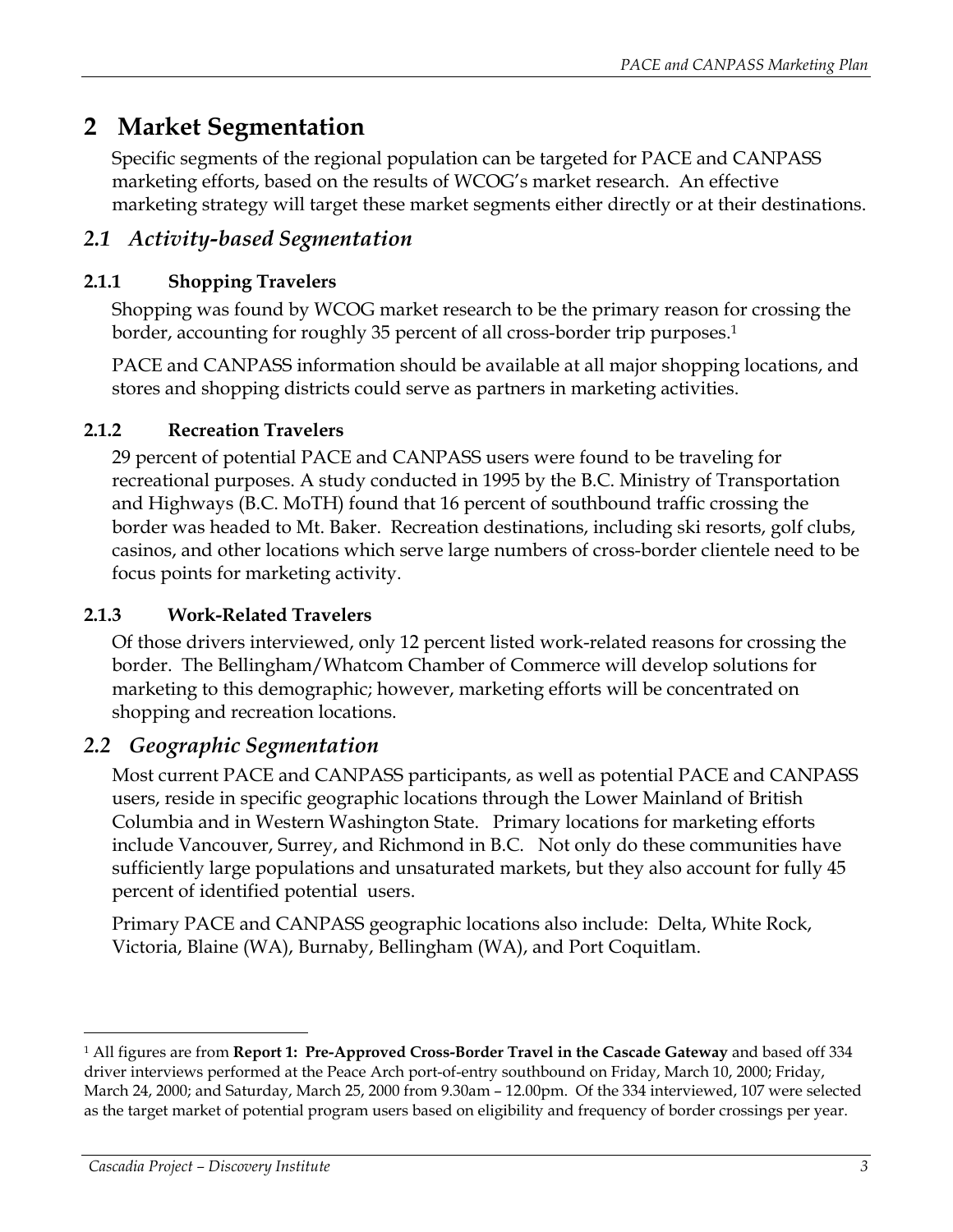#### <span id="page-4-0"></span>*2.3 Research-based Targeting*

Of those interviewed in the marketing survey, 48 percent of potential users were either unfamiliar with PACE and CANPASS, did not appreciate the time savings potential, or found it too difficult to enroll. Improved marketing of the programs, education about the programs and their benefits, and simplification of the application process will effectively reach those potential users and eliminate barriers to their participation.

#### **2.3.1 Public Outreach**

Through targeted marketing, advertising, use of the Internet, and signs advertising PACE and CANPASS at the border, travelers can become more familiar with the programs.

#### **2.3.2 Program Education**

Many travelers were unaware that they were eligible for PACE and CANPASS. Many also assumed the programs would be too expensive to join. Advertising materials need to emphasize program information which would educate potential users on who can apply, why they should apply, and how to apply.

#### **2.3.3 Simplification of Application Process**

Providing applications at strategic locations and creating web-based application forms will make it easier for potential users to obtain applications and send them in.

### **3 Marketing Methods**

In order to effectively target the specific markets reviewed above, it will be necessary to print and distribute program information to key destination locations, as well as provide advertising in geographic areas dense with potential users. Advertising costs could be defrayed through partnerships with convention and visitors bureaus, regional businesses, AAA of Washington and BC, and other private agencies which may benefit from increased cross-border transportation.

#### *3.1 Shopping Market*

- Rack cards and application packets on display
- Partnership marketing with retail businesses

Businesses which rely on cross-border clientele also rely on the ability for those customers to reach their merchandise quickly. Businesses may be interested in entering into joint marketing efforts of PACE and CANPASS to help facilitate expedited border crossings for their customers. Ideas include rack cards and applications at their place of business, or joint advertising campaigns in the media.

#### *3.2 Recreation Market*

- Rack cards and application packets on display
- Partnership marketing with recreation providers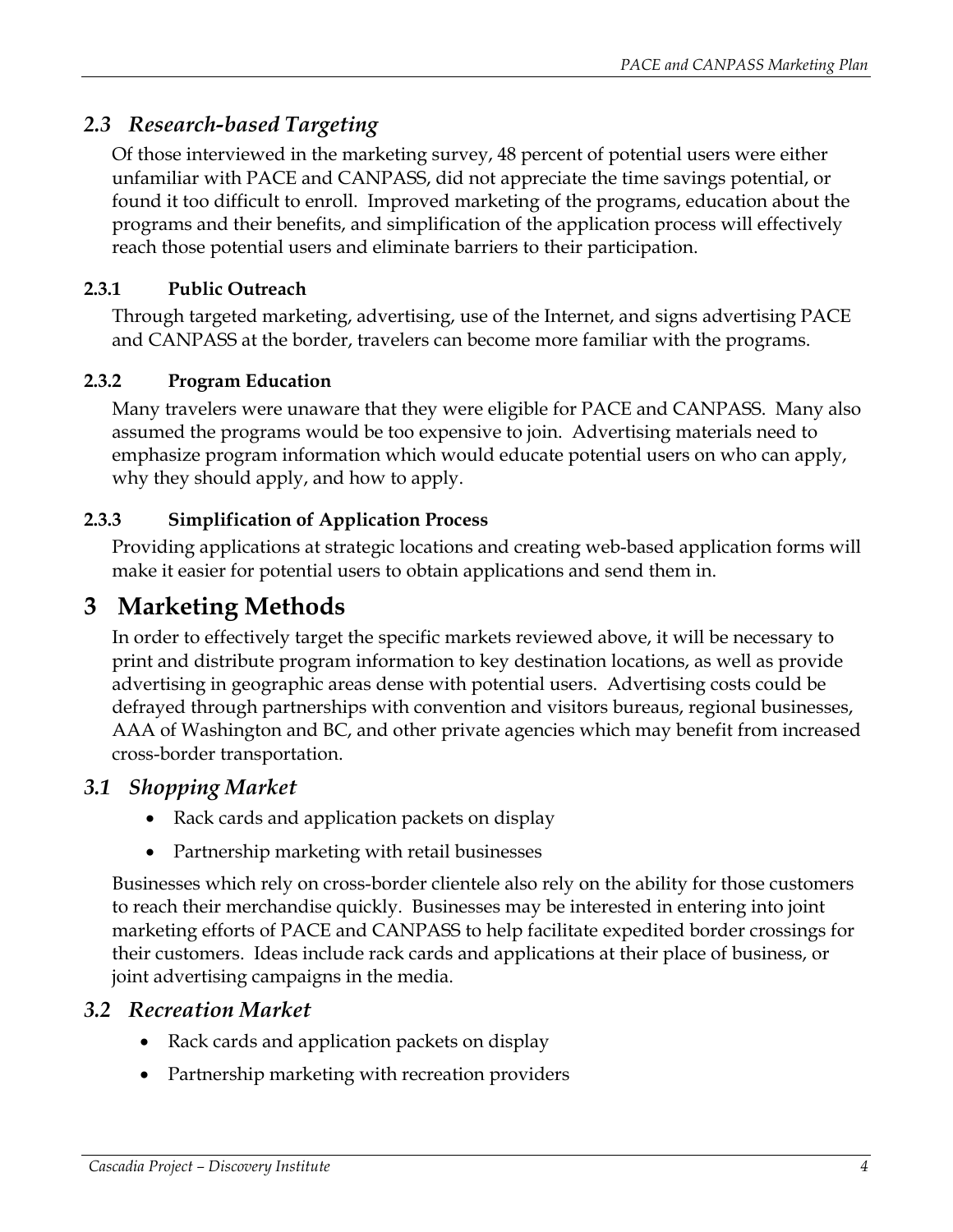<span id="page-5-0"></span>Information about PACE and CANPASS could be included with annual memberships, ski passes, and season tickets at specific locations frequented by cross-border travelers.

#### *3.3 Work-Related Market*

• Regional business networks

Due to the diffuse nature of this market, promotion of PACE and CANPASS can be effectively enacted through existing business channels, including regional chambers of commerce and business associations.

In addition, immigration lawyers in Whatcom County and Lower Mainland British Columbia which have contact with frequent cross-border business travelers may also assist in marketing the programs.

#### *3.4 Geographic Targets*

#### • **Press Releases**

Press releases should be distributed to all regional newspapers and radio stations with program information.

#### • **Newspaper Advertisements**

Advertisements should be taken out in papers with high readership amongst crossborder travelers, including the Vancouver Sun, the B.C. Province, and the Bellingham Herald.

#### • **Radio Advertising**

Advertisements should be placed in conjunction with or following border wait-time reports for listeners interested in cross-border travel times.

#### • **Mailings**

Direct mailings to homes in the target areas, including advertisements in Val-u-Paks and other forms of mass regional advertising, will reach the maximum amount of people.

#### • **Internet**

61 percent of potential program users use the internet daily. Marketing should therefore include a specific website (getPACE.com) with application materials, online advertising using banner ads, and links to getPACE.com from regional websites and on-line news sources.

#### • **Billboards & Signs**

Billboards and signs at the border, especially those specifically advertising the web site, will provide cross-border travelers with information on how to access program applications directly as they wait in line. This is the most effective way in targeting the specific cross-border traveler audience.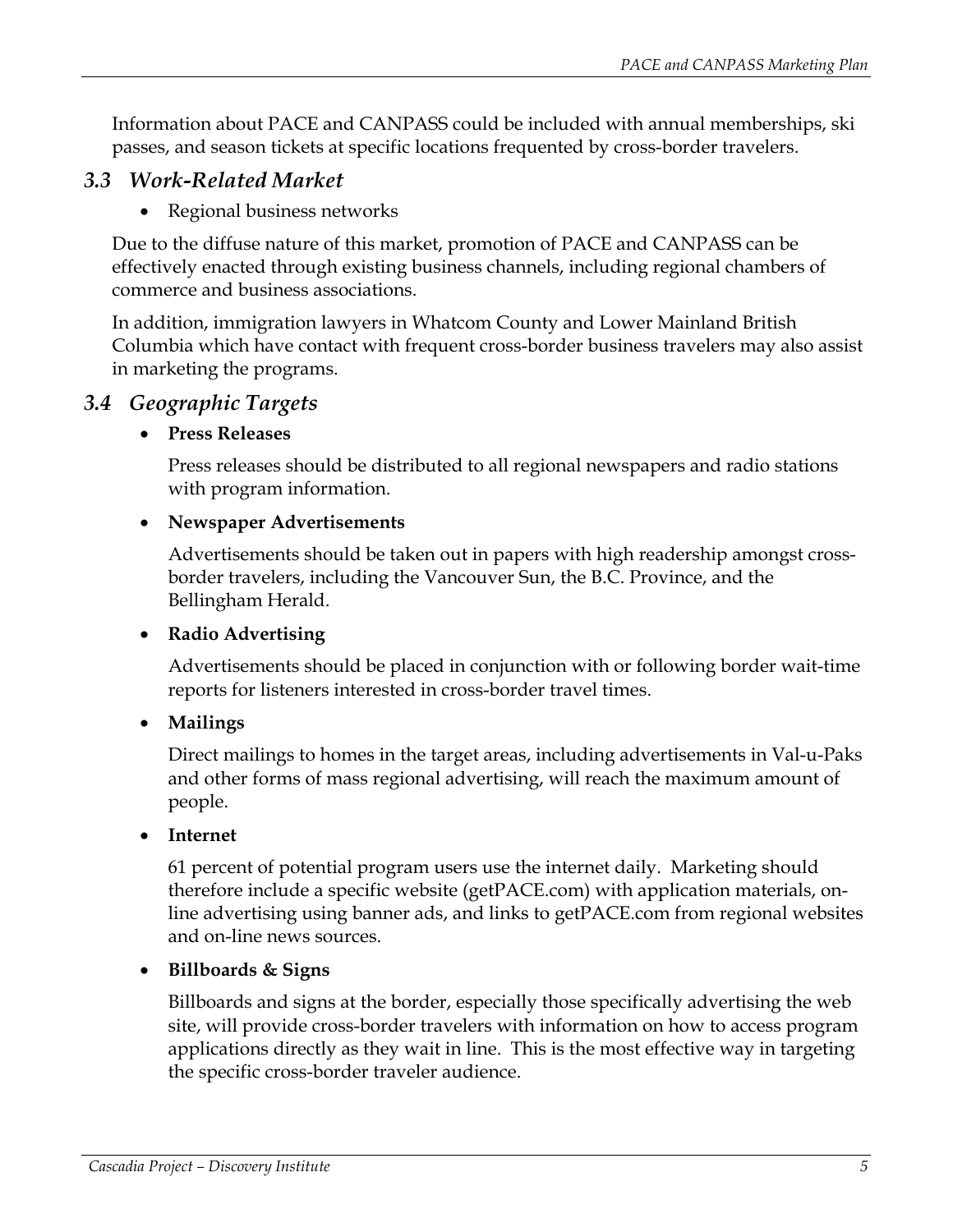<span id="page-6-0"></span>The following advertising strategies should be focused on the following geographic areas: **Vancouver**, BC; **Surrey**, BC; and **Richmond**, BC. [2](#page-6-1) 

All advertising should include the PACE and CANPASS website, as well as information on eligibility and cost of the programs.

## **4 Marketing Action Plan**

The following action items will best target key PACE and CANPASS markets and effectively reach the highest volume of the targeted demographic. Strategies are organized by both priorities and cost-effectiveness.

#### *4.1 Priority Marketing*

- **1. Develop getPACE.com website** 
	- a. Create downloadable applications in multiple formats
- **2. Create PACE and CANPASS rack card**
- **3. Distribute rack card and application packet to following locations:** 
	- a. Retail Centers
		- i. Bellis Fair Mall
		- ii. Peace Arch Factory Outlets
		- iii. Burlington Cascade Mall
		- iv. Prime Outlet Center
		- v. Costco
	- b. Recreational Destinations
		- i. Mt. Baker Ski Area
		- ii. Whistler-Blackcomb Resort
		- iii. Bellingham Golf & Country Club
		- iv. Olsen Riverside Golf Club
		- v. Birch Bay Village Golf Course
		- vi. Loomis Trail Golf Club
		- vii. Homestead Golf & Country Club
		- viii. Shuksan Golf Club
		- ix. Lake Padden Golf Club
		- x. Semiahmoo Golf Club

 $\overline{a}$ 

<span id="page-6-1"></span><sup>2</sup> These cities represent 45 percent of potential PACE and CANPASS users, and also have less than 4 percent of their total population enrolled in the programs.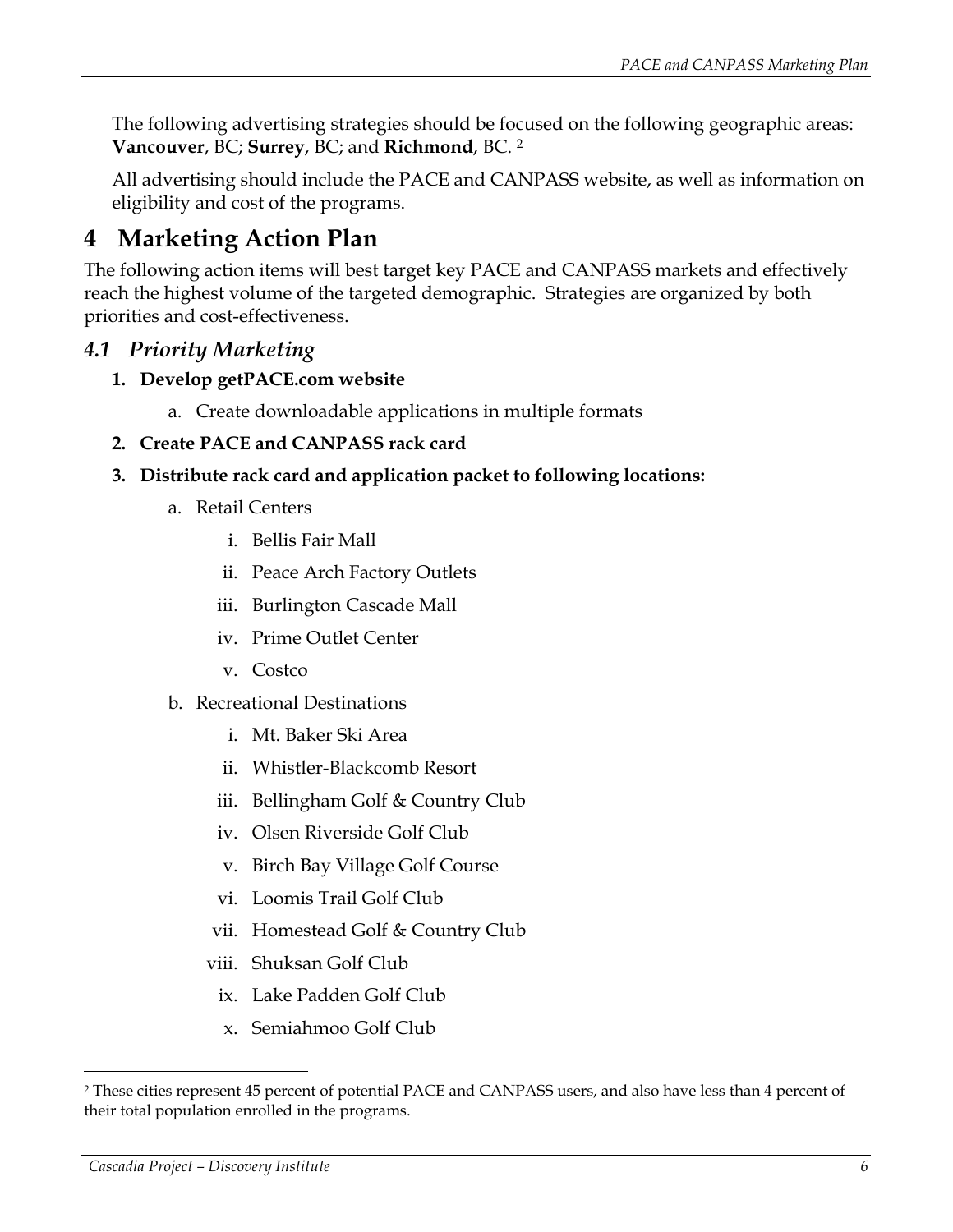- <span id="page-7-0"></span>xi. Nooksack Casino
- xii. Skagit Valley Casino
- c. Other Locations
	- i. Universities
	- ii. Travel information centers

#### **4. Promote programs on local radio stations:**

- i. KISM
- ii. KAFE
- iii. KGMI
- iv. KLYN
- v. KUGS
- vi. KPUG
- vii. KIXT

#### **5. Publish media advisories (press releases) and distribute to the following newspapers:**

- i. Vancouver Sun
- ii. B.C. Province
- iii. Bellingham Herald
- iv. Northern Light
- v. Lynden Tribune
- vi. Record Journal
- vii. Globe and Mail
- viii. Richmond Review
	- ix. Times Columnist
	- x. White Rock News
- xi. Puget Sound Business Journal

#### **6. Distribute advertising materials to regional chambers of commerce.**

#### *4.2 Secondary Marketing Priorities*

The following advertising strategies are less cost-effective but reach a higher volume of potential users.

#### **7. Create advertisement for inclusion in regional Valpaks.**

a. Vancouver